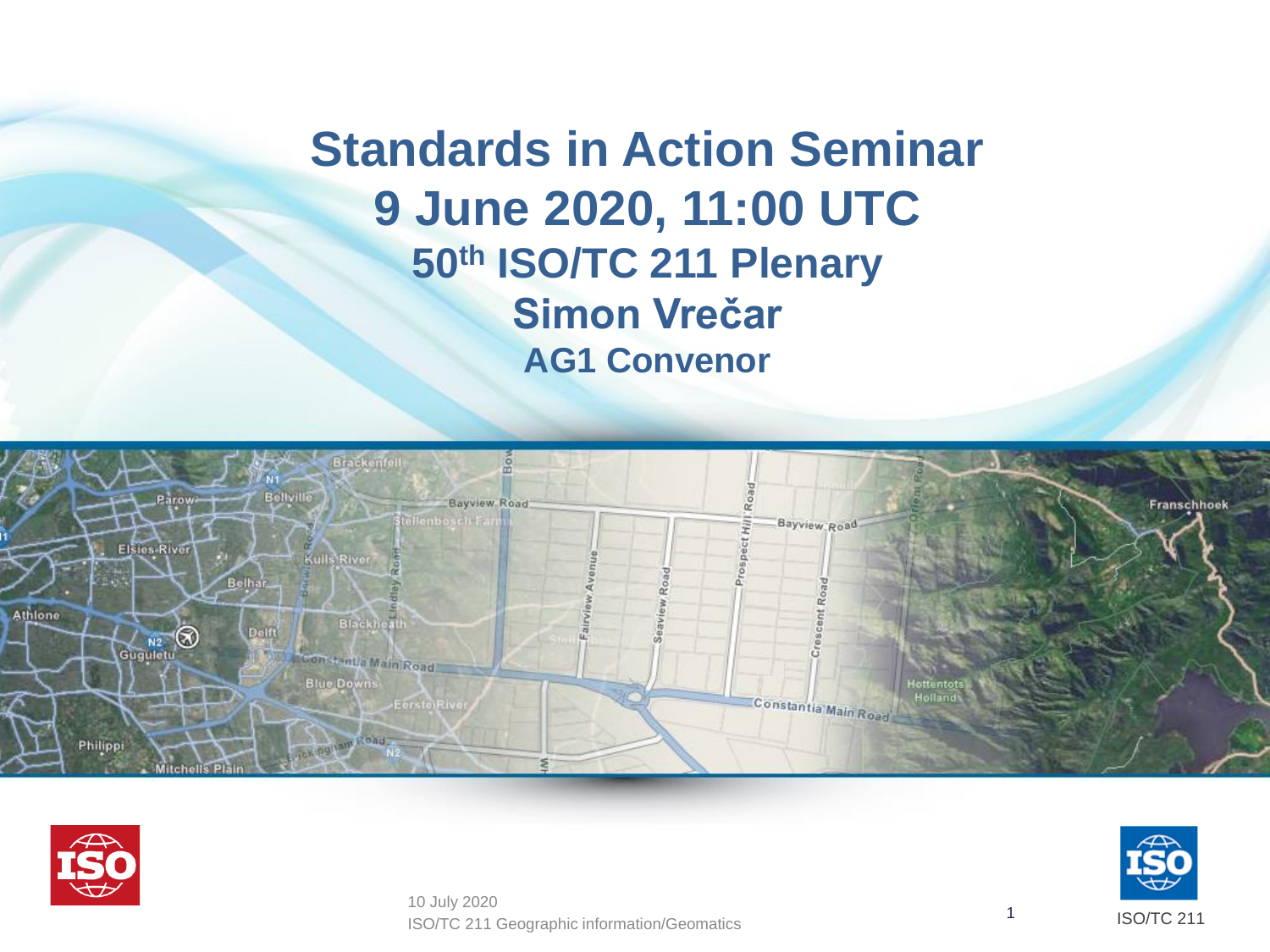## Some Messages...

- Geospatial is able to respond to all kind of situations/emergencies where GI standardisation plays important role
- With geospatial domain becoming horizontal engagement with other domains and all segments (public sector, industry, academia) is extremely important
- Government decision on digitisation ready legislation involves interoperability thus standardisation as one of the key concepts
- Addresses play important role in every day's live situations, business processes calling for common international standards respecting local/regional/national **specificities**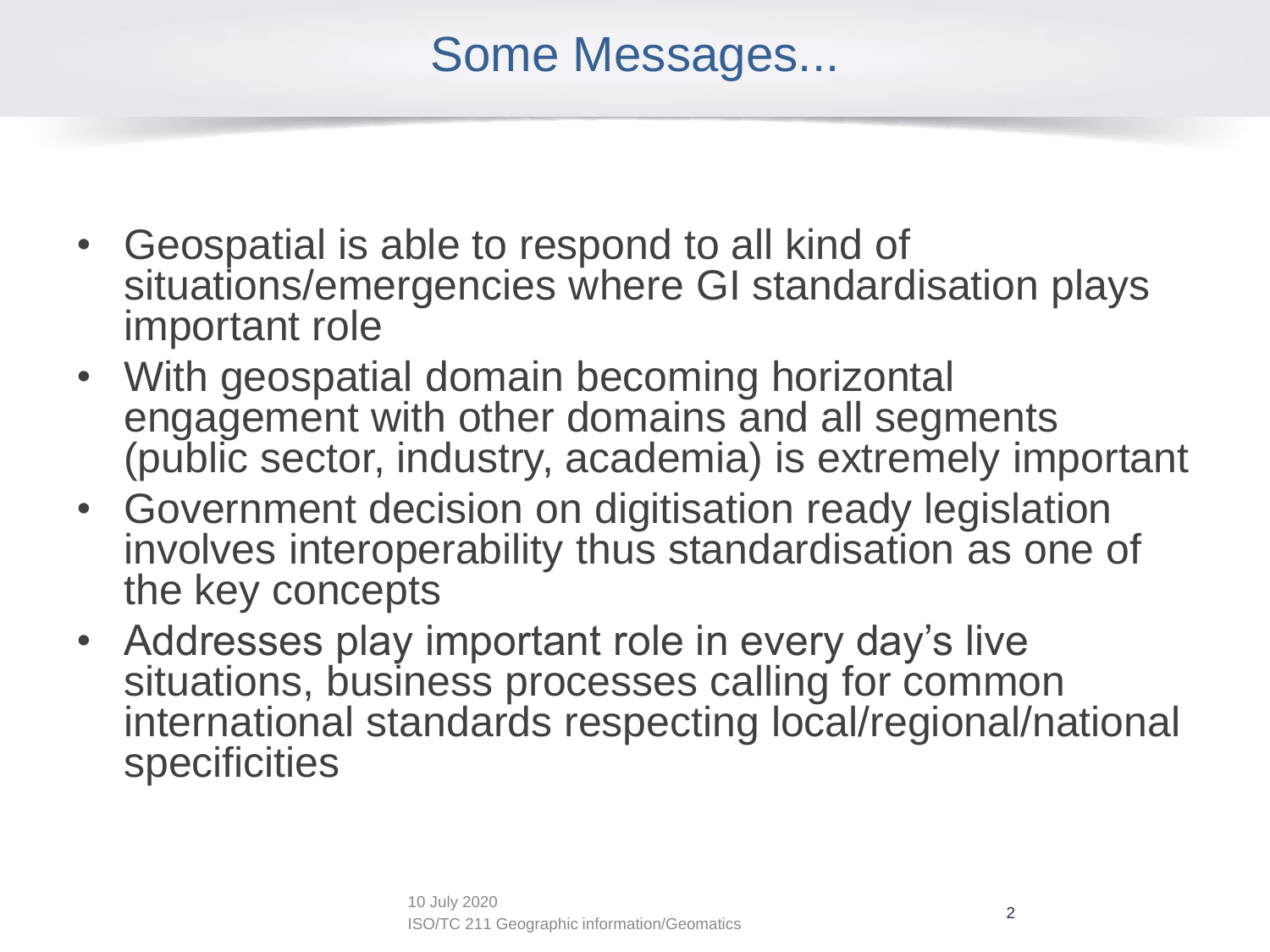## Some Messages...

- There is a long journey from a standard to a plugin respecting international standards, technical specifications, legislative requirements, national profiles, and users' needs. However, profile plugins can enhance the users experience. More interaction between standardisation bodies and tool vendors needed
- In positioning there are too many protocols, a lot of big data, users coming from different domains. GeodesyML could be a part of the solution assuring accurate, of integrity, continious and available informatiom
- Journey of a data/service provider from web services to APIs using/(co)developing the standards. APIs providing enhancements in discoverability, accessibility and interoperability of data. 'Connecting' to the users is one of the main benefits.
- Example of introduction of user driven approach in implementation of using standards. Adopting of standards is one part of the coin, the other one is to apply them.